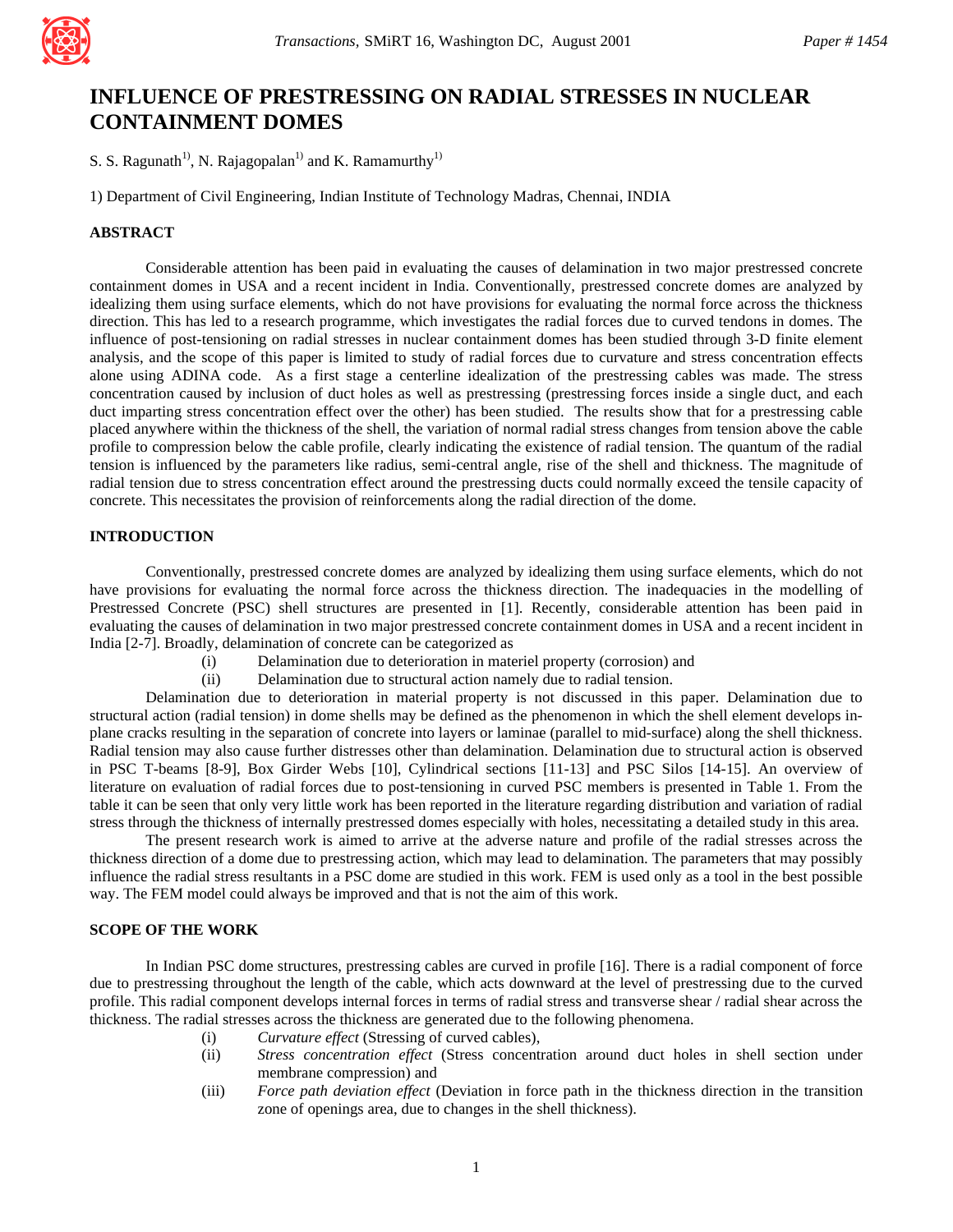# **Table 1. Overview of literature on evaluation of radial forces due to post-tensioning in curved PSC members**

|                              | <b>Description</b>         | <b>Delamination</b> | Nature of work            |                     | <b>Stress concentration</b> |                   |                                                                                           |
|------------------------------|----------------------------|---------------------|---------------------------|---------------------|-----------------------------|-------------------|-------------------------------------------------------------------------------------------|
| Author(s)                    |                            |                     | Analytical                | <b>Experimental</b> | Cable duct                  | Other             | Comment                                                                                   |
| McLeish [8]                  | T-Beams                    |                     |                           |                     | ✓                           |                   | Design curves for three-duct<br>sections                                                  |
| Tawfig and<br>Issa [9]       | Florida Bulb-<br>Tee Beams |                     |                           |                     | ✓                           |                   | Influence of shape and material type<br>of ducts on stress concentration                  |
| Landyth and<br>Breen [10]    | Curved box<br>girder web   |                     |                           |                     |                             |                   | Effect of duct arrangement on lateral<br>forces from internal post-tensioning<br>tendons  |
| Derby [11]                   | Cylindrical<br>Section     |                     |                           |                     |                             |                   | "Smeared out" thin cylinder approach<br>with prestress treated as "pseudo<br>temperature" |
| Zarghamee et.<br>al. [12-13] | Cylindrical<br>Pipes       |                     |                           | ✓                   |                             |                   | Coating delamination                                                                      |
| Stanaker and<br>Fugler [14]  | <b>Silos</b>               |                     | ✓                         |                     |                             | $\star\star$<br>✓ | Radial ties of grade 40 steel as<br>reinforcement                                         |
| Safarian and<br>Harris [15]  | <b>Silos</b>               |                     | $\checkmark$ <sup>+</sup> |                     |                             |                   | Design of radial tie reinforcement<br>using FIP's silo code                               |
| Ashar et. al.<br>[4-7]       | Steel-lined<br>Containment |                     |                           |                     |                             |                   | Radial rock anchors as<br>reinforcement                                                   |
| Moreadith and<br>Pages [3]   | Steel-lined<br>Containment |                     |                           |                     |                             |                   | Investigation and repair of<br>delaminated PSC dome                                       |

# **+ = Design and guidelines ; \* = Wedging Effect in Transition region ; \*\* = Improper splicing of ducts**

There is also stress concentration effect due to embedded parts, ducts and openings, effect of thickening of shell, etc. These effects can not be studied using simple principles of structural mechanics or using thin shell theories. Hence more modern methods, using discrete and numerical approaches like FEM, have been resorted to. Proper assumption on d.o.f., boundary conditions and discretization may lead to acceptable results. The scope of the research work is restricted to investigation of radial stresses due to curvature effect and stress concentration effect alone using a linear static FEA code, ADINA [17].

### **PARAMETERS STUDIED**

The scope can be best achieved by a three-dimensional analysis of such containment domes. However, the parameters and their ranges are large and the connected computational work becomes unmanageable. Hence, it is felt necessary to freeze certain parameters and their ranges depending on their relative effects on radial stress distribution. A basic understanding of the effects of different variables along with stress concentration effect is essential before arriving at a proper 3-D model. Accordingly a 2-D analysis was undertaken first. The effects of different boundary conditions and geometric parameters on the radial stress  $(F_{77})$  were studied and the details presented in [18]. It was evident that the radial stress varies inversely with radius and directly with rise, while change in thickness and semi-central angle do not affect its behaviour at the apex. A 3-D study was also undertaken for the analysis of singly curved shells with and without the effect of duct holes. The details are presented in [19-20].

The work presented in this paper is classified under different sub-sections as detailed

- (i) Analysis without the effect of prestressing duct holes
	- (a) *due to one-way prestressing scheme* : A PSC dome with a single cable running through the apex section is studied.
	- (b) *due to two-way prestressing scheme* : A PSC dome with two prestressing cable running orthogonal to each other and crossing at the apex section is studied.
	- Analysis with the effect of prestressing duct holes

Stress concentration due to two prestressing ducts intersecting / touching each other in orthogonal directions is analysed. There is a combination of the stress concentration effect around the periphery of each duct, due to two separate prestressing ducts running in orthogonal directions. Prestressing is considered in one or both the ducts. A single duct case is not considered here. The ducts are always circular in shape.

### **FINITE ELEMENT MODELLING**

#### **Idealisation of Prestressing Action**

PSC domes used for Indian NPP containment structures are of segmented hemispherical shape with a two-way prestressing scheme, which resembles a rectangular grid in plan.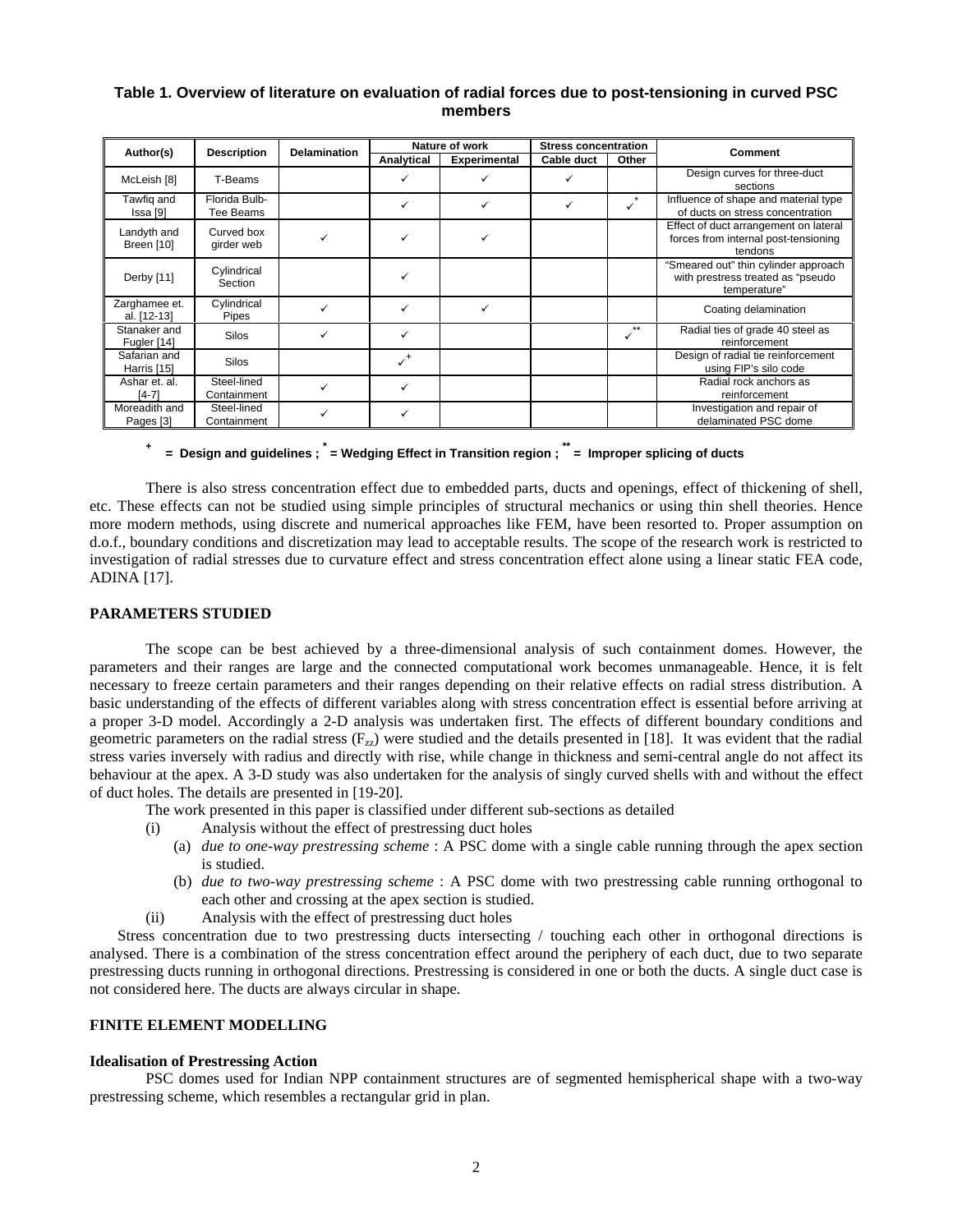Figure 1 shows the layout of prestressing cables running in one plane (YZ plane) in a two-way prestressing scheme. The cables are placed at discrete intervals.



**Fig. 1 3-D view of prestressing cable layout**

The tension in the prestressing cable (T) is taken from a life size model as 2340 kN. This is arrived at based on applied tension in prestressing cables after deducting the immediate losses comprising of slip, friction and elastic shortening. If only a segment of sphere (shell) is considered, the hyperstatic moments are reduced to zero and the distribution of the reaction is uniform. Appropriate FE modelling has been done to simulate the radial pressure exerted by the cable in its own vertical plane. Equivalent nodal load method is adopted for the incorporation of the prestressing forces. The equivalent nodal loads are calculated such that it contains all the force components due to the arbitrary curvatures of a tendon draped in the shell.

The cable portion between two consecutive nodes is identified as a curved line instead of the usual straight-line approach. The nodal forces are calculated in three Cartesian coordinate axis directions depending on the node position. The various losses along the length of the cable and time dependent losses due to prestressing are not discretely considered. But, an average prestressing force after deducting for all the losses is considered to be acting uniformly over the entire length of the cable running inside the shell. The radial pressure exerted by a cable at any point  $(F_r)$ , for a cable running parallel to XZ plane and parallel to YZ plane are given in equations 1 and 2.

$$
F_{r(xz)} = \frac{-Tx}{\sqrt[2]{(r^2 - y^2)}\sqrt[2]{(x^2 + z^2)}} i - \frac{Tz}{\sqrt[2]{(r^2 - y^2)}\sqrt[2]{(x^2 + z^2)}} k
$$
 (1)

$$
F_{r(yz)} = \frac{-Ty}{\sqrt[2]{(r^2 - x^2)}\sqrt[2]{(y^2 + z^2)}} j - \frac{Tz}{\sqrt[2]{(r^2 - x^2)}\sqrt[2]{(y^2 + z^2)}} k
$$
 (2)

In addition to the radial pressure exerted by the prestressing cable, there will be a slip force on the cables, which will cause the cables to slip from the curved surface of the shell. This slip force depends on curvature of the shell, the prestressing force, self-weight of the cable and orientation of the prestressing cable with respect to shell geometry. The two components that causes the slip force are self weight of the cable and prestressing force. The magnitude of the slip force due to self-weight of the prestressing cables is very negligible. The slip force due to prestressing depends on the orientation of the prestressing cables w.r.t. shell geometry. For Indian Nuclear Containment domes, this component can also be due to ignored since prestressing cables are more concentrated on the apex zone and the entire dome has got only a semi-central angle of 30°.

#### **Material Modelling and Analysis**

The scope of the work is limited to linear elastic analysis. Short-term static modulus of elasticity (E) corresponding to M45 grade of concrete (IS: 456-1978) and a Poisson's ratio (υ) of 0.15 are used [21]. The unit weight of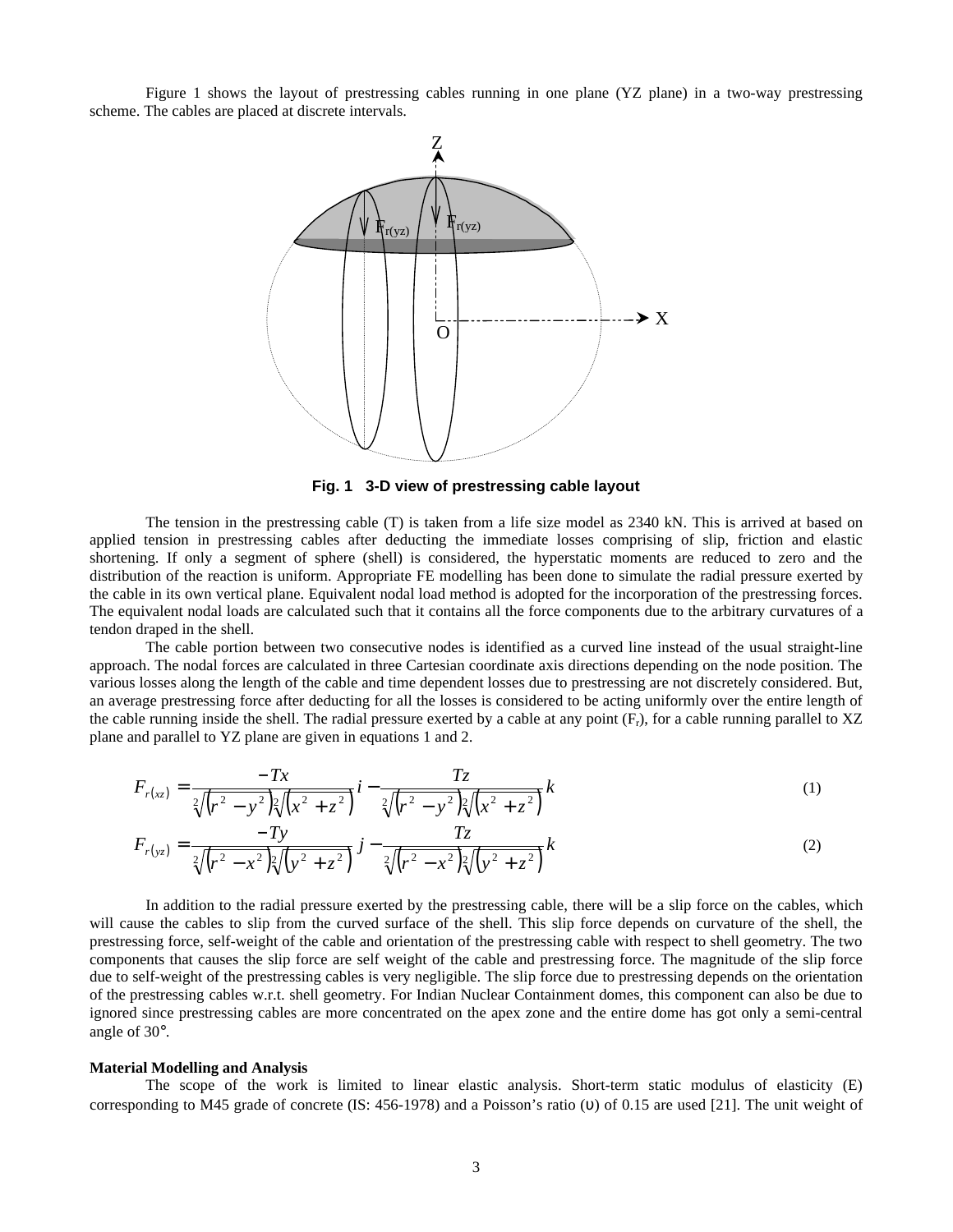concrete is taken as  $25 \text{ Kn/m}^3$ . The problem is solved using ADNA with displacement formulations. Appropriate symmetric boundary conditions have been assigned to the nodes on the line of symmetry. A benchmark study is done on four different 3-D solid elements (TETRA4, TETRA10, HEXA8 and HEXA20), with varied aspect ratios to evaluate their suitability in modelling thin shell structures and to have an understanding on the meshing schemes to have acceptable convergence of results. Scordelis-Lo cylindrical roof problem was selected for the study [22]. Based on the results, HEXA20 elements were selected for meshing the geometry, which facilitates mapped meshing (rule based meshing). HEXA8 with IC is not selected because of its incompatible nature, although it is much better in represent bending when compared to a similar HEXA8 element without incompatible modes. For meshing the irregular curved geometry, TETRA10 elements are selected. Both TETRA10 and HEXA20 elements are second order elements, which provide higher accuracy than first-order elements for ``smooth'' problems that do not involve severe element distortions. The details are explained in [19].

## **RESULTS AND DISCUSSION**

#### **Three-Dimensional analysis of domes without effect of duct holes**

An existing real life shell model is chosen for this study with the following dimensions: thickness (d) =  $0.45m$ , centre line radius (r(CL))= 33.595m and semi-central angle ( $\phi$ ) = 30°. Both one-way and two-way prestressing schemes are taken up for study. One-way prestressing scheme is implemented as a concentric prestressing running through the apex of the dome. However, two-way prestressing scheme is applied with a slight eccentricity in the thickness direction. In twoway prestressing scheme, the two hypothetical prestressing ducts, which run orthogonally at the apex, are assumed to touch each other at the centre of the thickness. With line load idealisation, the cables have a slight eccentricity from the centre line of thickness to a level of  $\pm d_h/2$ , which come to  $\pm 45$  mm for a 90mm diameter duct hole. For both the cases, line load idealisation is adopted for modelling prestressing action. Fixed boundary conditions are adopted at the ends. Figure 2 shows the geometry of the dome along with the FE mesh and boundary conditions. Combined meshing technique is used for meshing. The geometry of the dome has been divided into regular geometry around the apex region to facilitate a rule based / mapped meshing using HEXA20 elements in the apex zone. Mapped meshing has been implemented in the regions, which facilitate such a technique. In other regions, free form meshing using TETRA10 elements were adopted to take care of the inter-element compatibility.



**Fig. 2 One-way prestressing scheme of dome along with the geometry and FE mesh adopted**

The results show that for a prestressing cable placed somewhere within the thickness of the shell, the variation of normal radial stress  $(F_{77})$  changes from tension above the cable profile to compression below the cable profile, clearly indicating the existence of radial tension and this is maximum at the apex section of the shell. The radial tensile stress that is zero at the outer surfaces of the shell, increases to a positive/negative maximum value at a point just above/below the line of prestressing, the increase being non-linear (Fig. 3). The transverse shear stresses ( $F_{xz}$  and  $F_{yz}$ ) are maximum at the point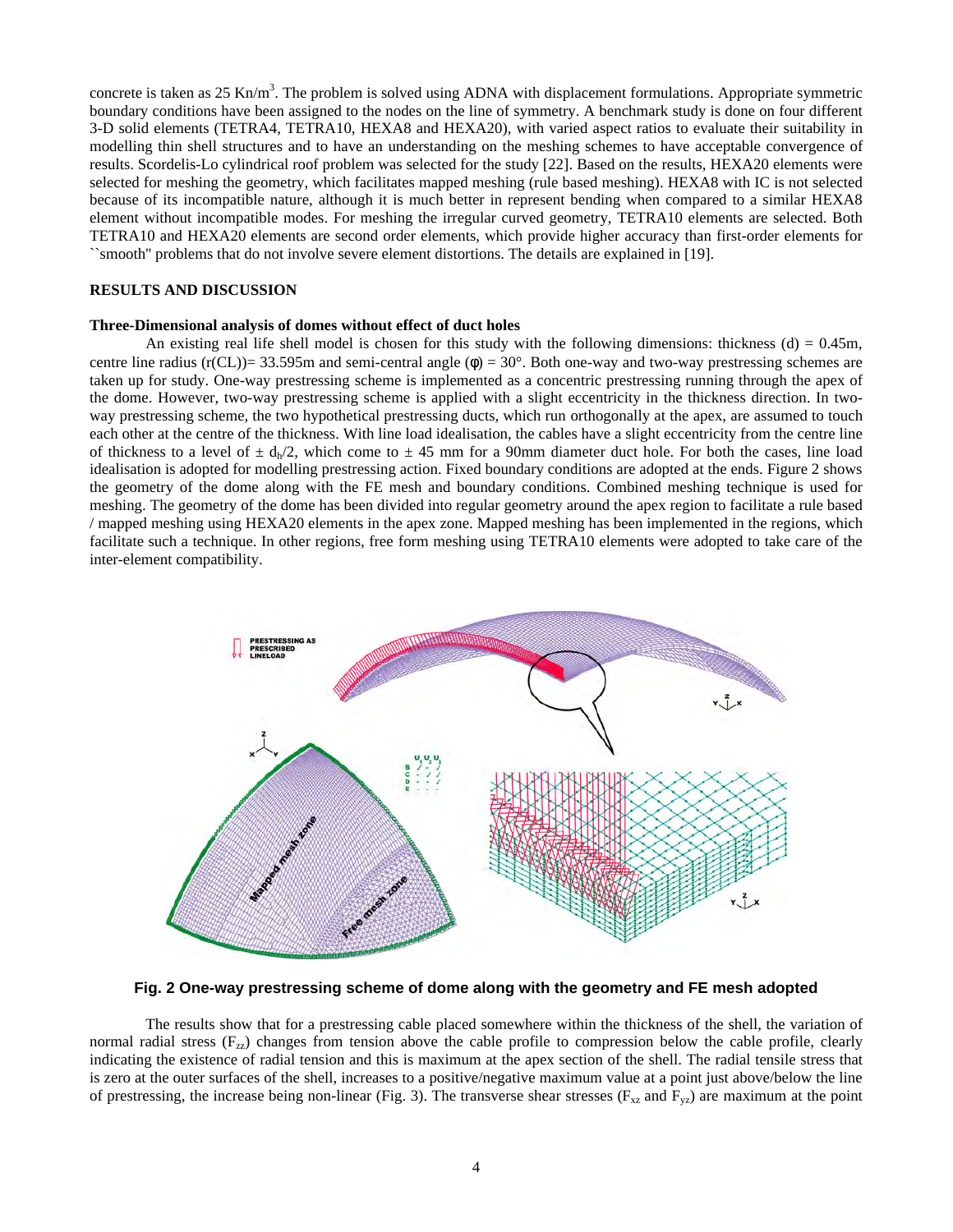of application of prestressing. Together with  $F_{zz(max)}$  they may cause principal tensile stresses. But for a two-way prestressing scheme of dome, the distribution is the superposition of the  $F_{zz}$  stress gradients got due to a one-way prestressing scheme of a dome in two different planes (Fig. 4). Here too a combined meshing technique is adopted with HEXA20 and TETRA10 elements.



**Fig. 3 Variation of Fzz for a dome under one-way prestressing scheme**



**Fig. 4 Fzz stress gradient for a dome under two-way prestressing scheme**

#### **Three-Dimensional analysis of domes with effect of duct holes**

The next case is the study of stress concentration around the apex region where the two prestressing duct holes run orthogonal to each other (Fig. 5). When two circular ducts touch each other, at the point of contact the thickness of the concrete material is zero (i.e. the two ducts touch each other only at a point). Hence, FE meshing around the intersection region will result in sliver and distorted elements, if no special care is taken to prevent them in meshing. A combined meshing scheme with mappped mesh around the apex region with HEXA20 elements and TETRA10 elements for free form zone is adopted (Fig. 6). All the three possible combinations of loading namely (i) prestressing only in the bottom prestressing duct, (ii) prestressing only in the top prestressing duct and (iii) prestressing in both bottom and top prestressing ducts are analysed for the case in which two ducts run orthogonal to each other.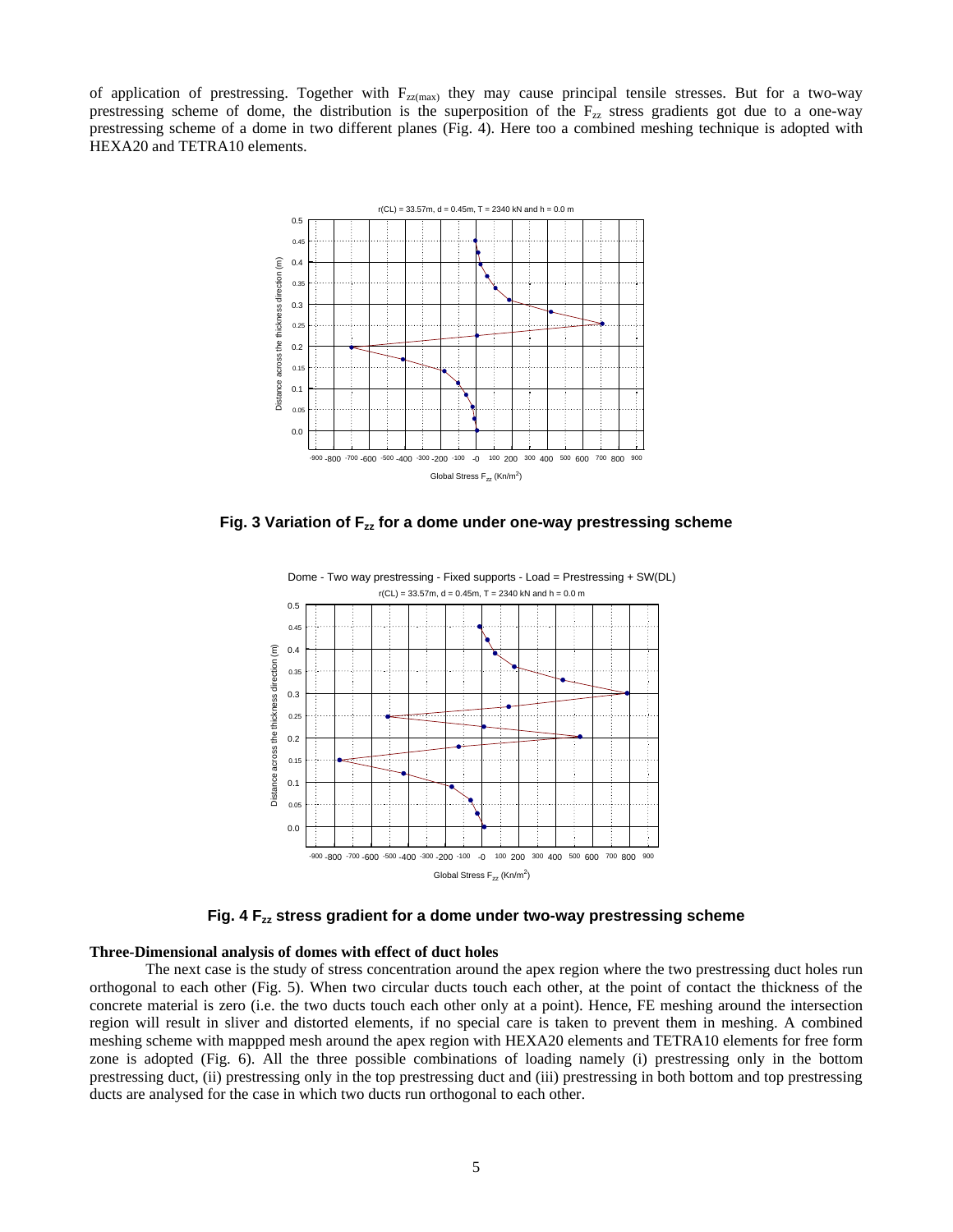

**Fig. 5 Dome geometry showing the intersection of two prestressing ducts at the apex**



**Fig. 6 FE mesh around the intersection of two prestressing ducts at the apex – Prestressing in both top and bottom prestressing ducts**



**Fig. 7 Fzz stress contours around duct intersections at the apex of dome – Prestressing in both top and bottom ducts**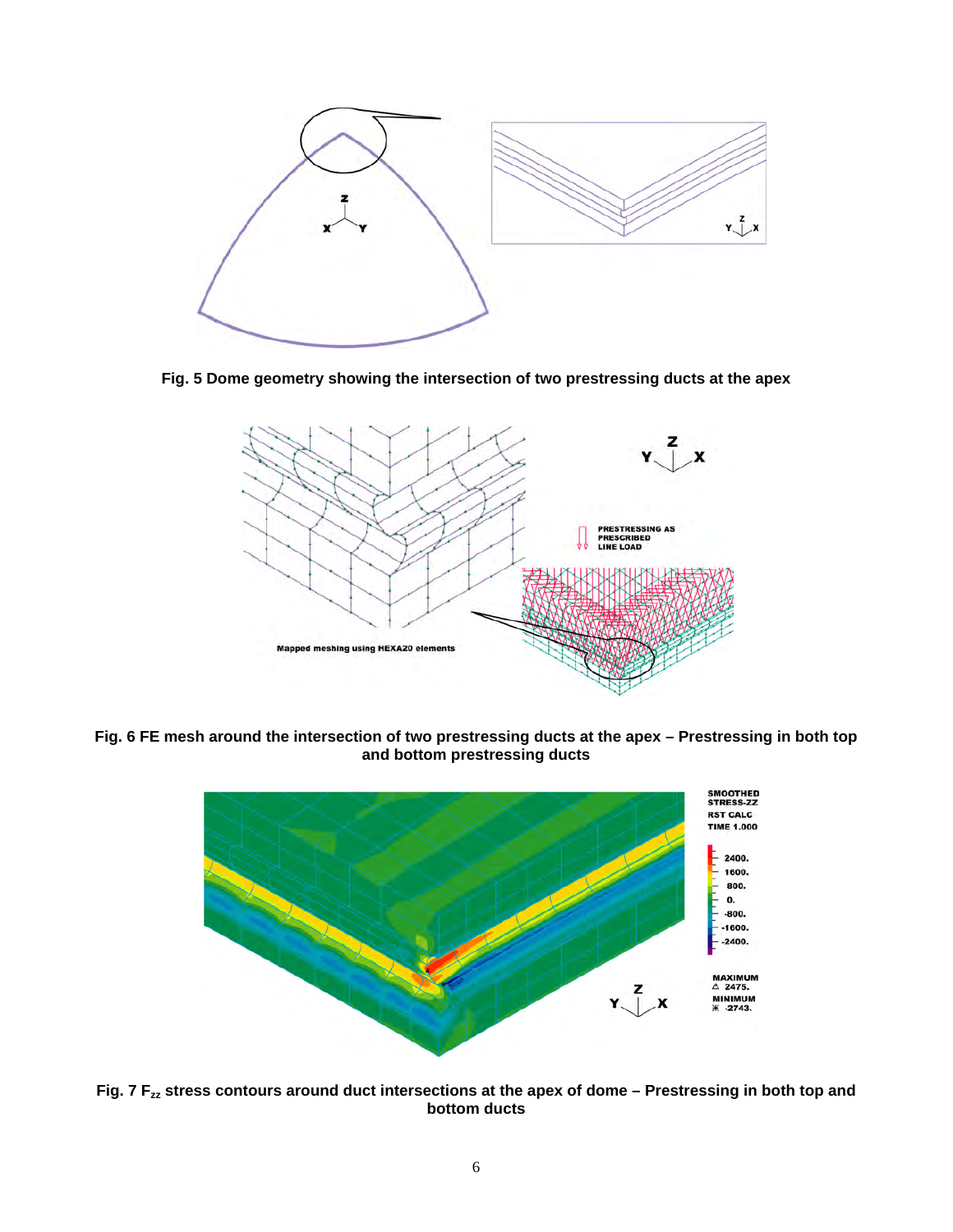## **CONCLUSIONS**

The following are the salient conclusions drawn from the 3-D analysis conducted to investigate the effect of prestressing on the radial stresses in nuclear containment domes. The results are applicable for the parameters and their range considered and assumptions made in the 2-D and 3-D analysis:

- (i) The assumptions made in thin shell theory do not provide for  $F_{zz}$ , which plays a predominant role in internally prestressed concrete shells. Hence, thin shell theory is not directly usable for the analysis of PSC shells with internal prestressing done along the curvature direction.
- (ii) From the analysis it is clearly seen that for a prestressing cable placed somewhere within the thickness of the shell, the variation of normal radial stress changes from positive above the cable profile (tension) to negative below the cable profile (compression) (2-D and 3-D analysis).
- (iii) Influence of BC's on radial stress  $(F_{7z})$  is very minimum especially at the apex where the radial stress is maximum and can be considered negligible. Radial stress varies inversely with radius and directly with rise  $\&$  eccentricity of prestressing while changes in thickness and semi-central angle do not affect the behaviour of  $F_{7z}$  at apex (2-D) analysis).
- (iv)  $F_{77}$  stresses obtained due to curvature effect alone without considering stress concentration effect is very low to cause delamination failure, but the radial stresses due to stress concentration effects are significant. Hence, stress concentration effect should be taken care of in any analysis to study radial stresses in PSC shells (2-D and 3-D analysis).

An understanding on the existence and variation of radial stresses due to prestressing across thickness direction of singly curved and doubly curved shells has been achieved. The results show that radial stress plays a major role in PSC shell structures prestressed along the curved edge. Such PSC shells should be designed to take care of radial tension across the thickness direction of shell by the provision of adequate radial reinforcement. Details of the above research work are explained in [19]. The study of stress concentration (with special reference to radial forces) due to force path deviation, structural discontinuity caused by service openings, etc. will be an immediate area for further research. The existence of duct hole material could also be included.

## **ACKNOWLEDGEMENT**

This study forms part of the research project sponsored by Atomic Energy Regulatory Board (AERB), Government of India. The authors wish to express their gratitude to AERB for its financial assistance.

### **NOMENCLATURE**

- $d = Thichness of the Shell$  $d_h$  = Diameter of hole<br>E = Short-term static = Short-term static modulus of elasticity of concrete  $F_r$  = Radial pressure exerted due to prestressing at any point along the cable profile  $F_{77}$  = Normal stress along the radial direction / Radial stress  $F_{zz(max)}$  = Maximum radial stress (tension)  $F_{zz(min)}$  = Minimum radial stress (compression)  $r(CL)$  = Radius of the shell (Centre Line radius)  $T = T$ ension in the prestressing cable  $(x,y,z) =$ Coordinates of any point θ **=** Angular distance of any cross-section from the apex in degrees (Angle measured from the
	- apex towards the support)
- $\phi$  = Semi-central angle / Half angle of the shell
- υ = Poission's ratio of the material

## **REFERENCES**

- 1. Rajagopalan, N., Ramamurthy, K. and Ragunath, S.S. "Inadequacies in the modelling of Prestressed Concrete Shell Structures - An Overview", *Proc. International Conference on Structural Engineering*, 1999, New Delhi, pp. 711-719.
- 2. AERB, *AERB Stops Containment Construction Work at Four Nuclear Reactor*, AERB Press Release 07/94, 24 May 1994.
- 3. Moreadith, F.L. and Pages, R.E. "Delaminated Prestressed Concrete Dome: Investigation and Repair", *ASCE Journal of Structural Engineering*, Vol. 109(5), 1983, pp. 1235-1249.